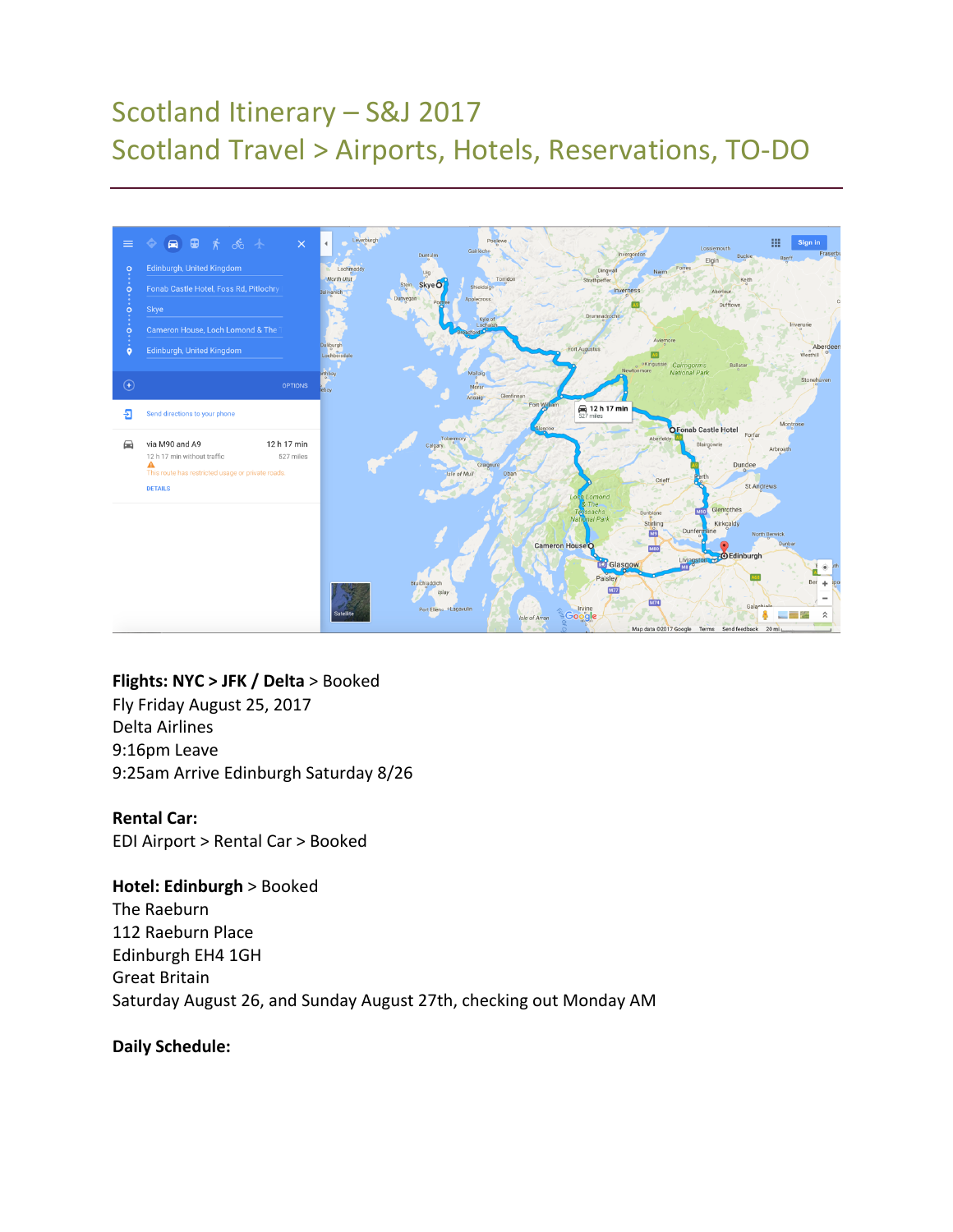## **DAY 1 - Saturday August 26**

Edinburgh Check into the Hotel: The Raeburn Explore Stockbridge Take photos and learn the local area walking/driving/directions, etc. Dinner: Pizza Express 

## DAY 2 - Sunday August 27

Edinburgh! Tour the city, go to the Edinburgh Castle, Royal Mile, Scotch Whisky Experience, take photos, shop, hold an owl, see a bag pipe player, eat lunch and get a drink at Brew Dog Edinburgh, and dinner at The Witchery in Edinburgh.

Hotel: The Raeburn

## DAY 3 - Monday August 28

Flytographer Photo Session in Stockbridge, Edinburgh Visit local Cheesemonger shop in Stockbridge, Edinburgh Stirling Castle stop and see and tour on the way to Pitlochry

Hotel: Fonab Castle Foss Rd, Pitlochry, Perthshire, PH16 5ND Loch View Lodge Room 

## **Driving:**

Join the A9 northbound at Perth (Broxden/Inveralmond roundabouts) or southbound from Inverness. As you approach Pitlochry, ensure you continue on the A9, **DO NOT TAKE THE** A924 into Pitlochry itself. Once you're past the A924 turnoff, regardless of whether travelling north or south, the A9 loops round the west of Pitlochry town, watch out for the turn off FOSS ROAD, take that turnoff (be careful especially if travelling north as you cross oncoming traffic), and Fonab Castle drive is first on the left. We recommend the AA Route Planner to help you plan your journey to and from Fonab Castle Hotel. Our post code for your SatNav is PH16 5ND

**Dinner Reservation:** The Fonab Brasserie 6:00pm Monday, August 28<sup>th</sup>

DAY 4 - Tuesday August 29 Hotel: Fonab Castle

Adventure:  $\frac{1}{2}$  day activity The Land Rover Experience 9:30AM 

Dunkeld House Hotel // **Activity: Clay Shooting** 3:00pm 25 shots each Dunkeld House Hotel, The Steadings, PH8 0HX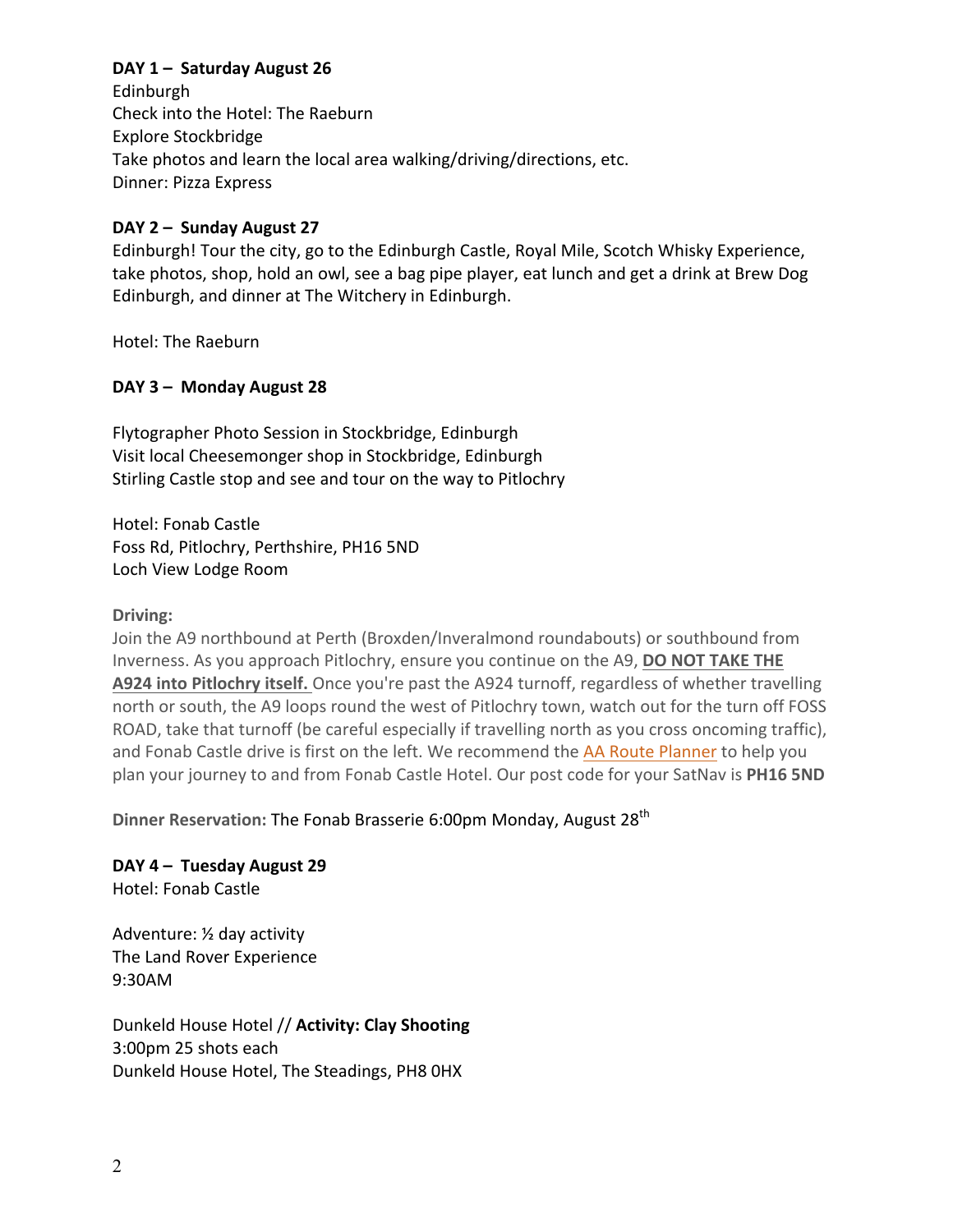## DAY 5 - Wednesday August 30

Drive through The Highlands En-route to Isle of the Skye stop and see: Eilean Donana Castle, 13th century castle in the Highlands of Scotland http://www.eileandonancastle.com

Isle of Skye – Drive to / Explore Neist Point

Hotel: The Three Chimneys – Scottish Restaurant and rooms The House Over-By located on the sea shore of Loch Dunvegan on the Isle of Sky. Check in: 3:00pm Colbost House, B884, Dunvegan, Colbost, Isle of Skye IV55 8ZT, UK

## **Dinner Reservation**

Reserved table for you in The Restaurant on the evening of your stay  $\omega$  8.30pm. Their culinary ethos has been established for over 30 years and is based upon true integrity, fresh, seasonal produce of all kinds from Skye, the Highlands and other Scottish regions. A la Carte menu (£65.00 per person) or our Skye, Land & Sea Tasting Menu (£90 per person).

## **One Night / Check out Thursday 31st at 11:00am**

## DAY 6 - Thursday August 31

Isle of  $Skye$  – Continue to Explore Early morning head out and shoot some drone footage around different parts of Isle of Skye Hiking The Storr / Old Man Storr Waterfalls > check out Mealt Falls and Kilt Rock Waterfalls

#### **Hotel**

Cameron House on Loch Lomond Loch Lomond Alexandria G83 8QZ

## DAY 7 - Friday September 1

Hiking Lock Lomond Area at Finnich Glen in Stirlingshire Glengoyne Distillery Whisky Tour Dinner Reservations 5:30pm: The Boat House at Cameron House Hotel

#### **Hotel**

Cameron House on Loch Lomond Loch Lomond Alexandria G83 8QZ